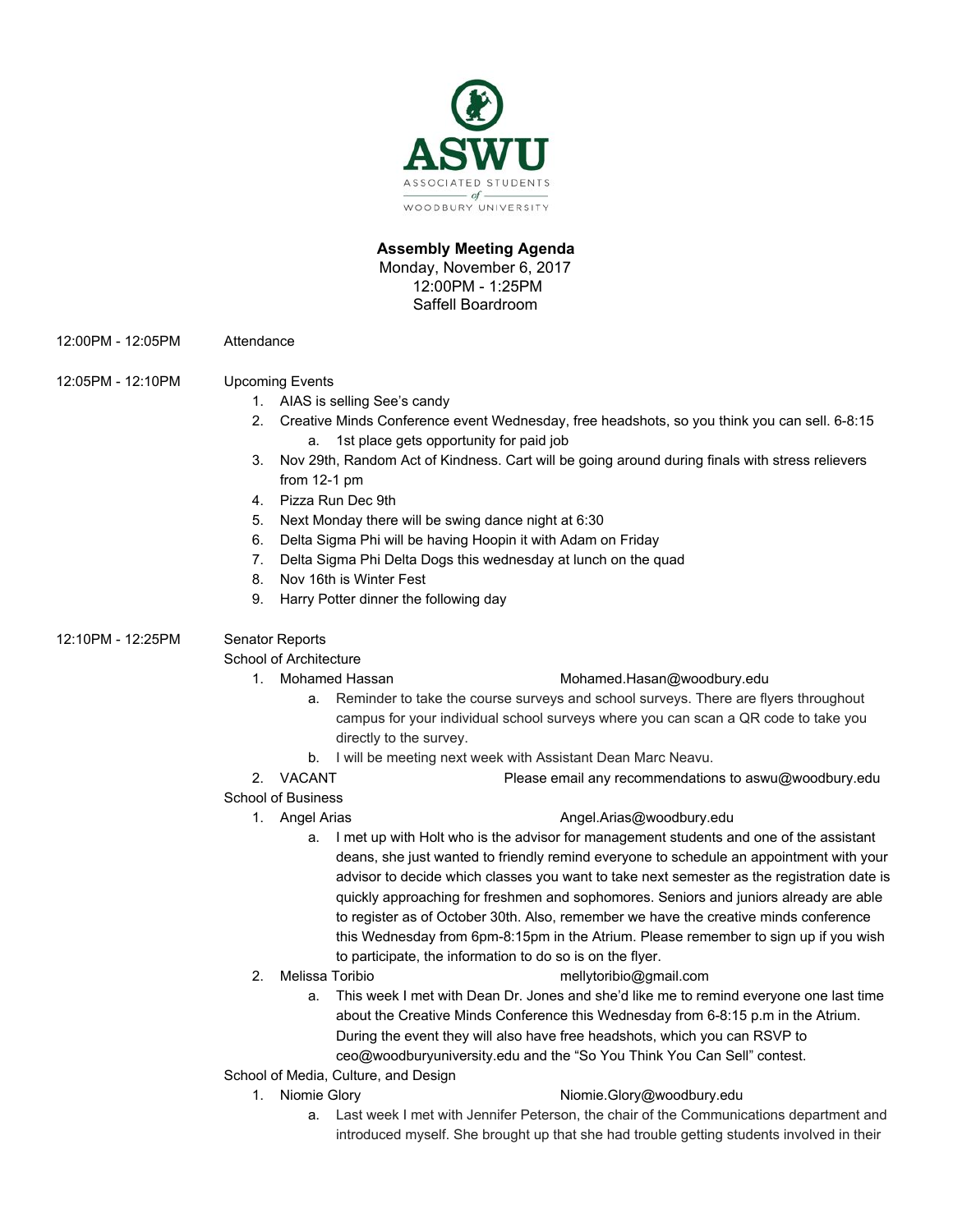events. I helped pitch some ideas and recommended reaching out to some people. I will continue working with her in the future.

- 
- 2. Anna Harrington **Anna.HarringtonBilu@woodbury.edu** 
	- a. Last Monday I met with Sue Vassella. We discussed the possibility of extending the Design Lab hours on the weekends to 12am or 1am. I will follow up with her on the final decision at our next meeting. (The time is not officially changed at this moment).
	- b. Aside from that, I am continuing to schedule meetings with the chairs of MCD and introduce myself to them.

## College of Liberal Arts

- 3. Akeima Young akeimayoung@hotmail.com
	- a. No Report.
- 4. VACANT Please email any recommendations to aswu@woodbury.edu

## 12:25PM - 12:40PM Executive Board Reports

1. Alexandra Holguin, President alex.holguin@woodbury.edu

- a. Student Life Fee Increase: We will begin voting starting next week Monday November 13th through November 17th, we have placed flyers around campus and will be posting on social media throughout the week, as well as talking about it at our next tabling and winter festival. We will be sending a mass email out through Mauro with the link to vote please help us spread the word so we can improve student life even more.
- b. The Coffee machine is up and running and if you haven't seen it yet it is by the other vending machines outside of Woodys.
- c. President Lunches: The President will be at his final lunch this semester November 15th along with ASWU's last tabling during lunch. This will also be the last day ASWU will be giving out swag this semester.
- 2. William Garcia, Executive VP william.garcia@woodbury.edu
	-
	- a. We will be having a gardening day in the South Hall courtyard this weekend, on Saturday, November 11th at 1 pm. Come by and support, this can count for community service hours for those in organizations that require community service hours. Flyers will be posted around campus for this event.
- 3. Bennet Cariaga, VP of Finance bennet.cariaga@woodbury.edu
	- a. Hi everyone! Continue to complete your reconciliations! I have been trying my best to attend OAC events and so far, everything looks awesome!
	- b. Later during this meeting, Denise and I will be holding a basic finances workshop. This way, you can take what you learned and apply it to the following semester.
	- c. The approval process for the Woody's Lounge Furniture is still processing. Everything seems good from our end. I will be following up with Randy for anything else.
	- d. The following orgs have reconciliations due this week:
		- i. Phi Sigma Sigma Do it Like a Boss (Wednesday, 11/08)
		- ii. Beta Lambda Chi Betasada (Thursday, 11/09), Broomball (Friday, 11/10)
- 4. Marta Huo, VP of Student Orgs marta.huo@woodbury.edu
	- a. Hello everyone thank you to those who made an appointment with me however unfortunately IT have not finished setting up the emails yet. When it is finally done, Michelle will personally email the president of each org to schedule an appointment.
	- b. The president and only the president of each org will need to attend this meeting
	- c. Sorry about the inconvenience and hopefully the emails will be up soon
	- d. Sunnies and deltas you both have mail in your mailbox please pick them up
	- e. Also if anyone still need help with coming up with any idea for an event like winter festival or just tabling for next semester lease reach out to me, I am here to help
- 5. Adam Ramirez, VP of Marketing adam.ramirez@woodbury.edu
	- a. Hey everyone, So I've sent an email to all presidents and treasurers regarding table cloths for your respective orgs. If you can all get back to me as soon as possible that would be great. Just remember to follow the guidelines that are asked for in the email.
	- b. Also, for the social media shoutout, I am just going to use everyone's logo, and I am going to email you all individually in alphabetical order so I can post you all on our social media.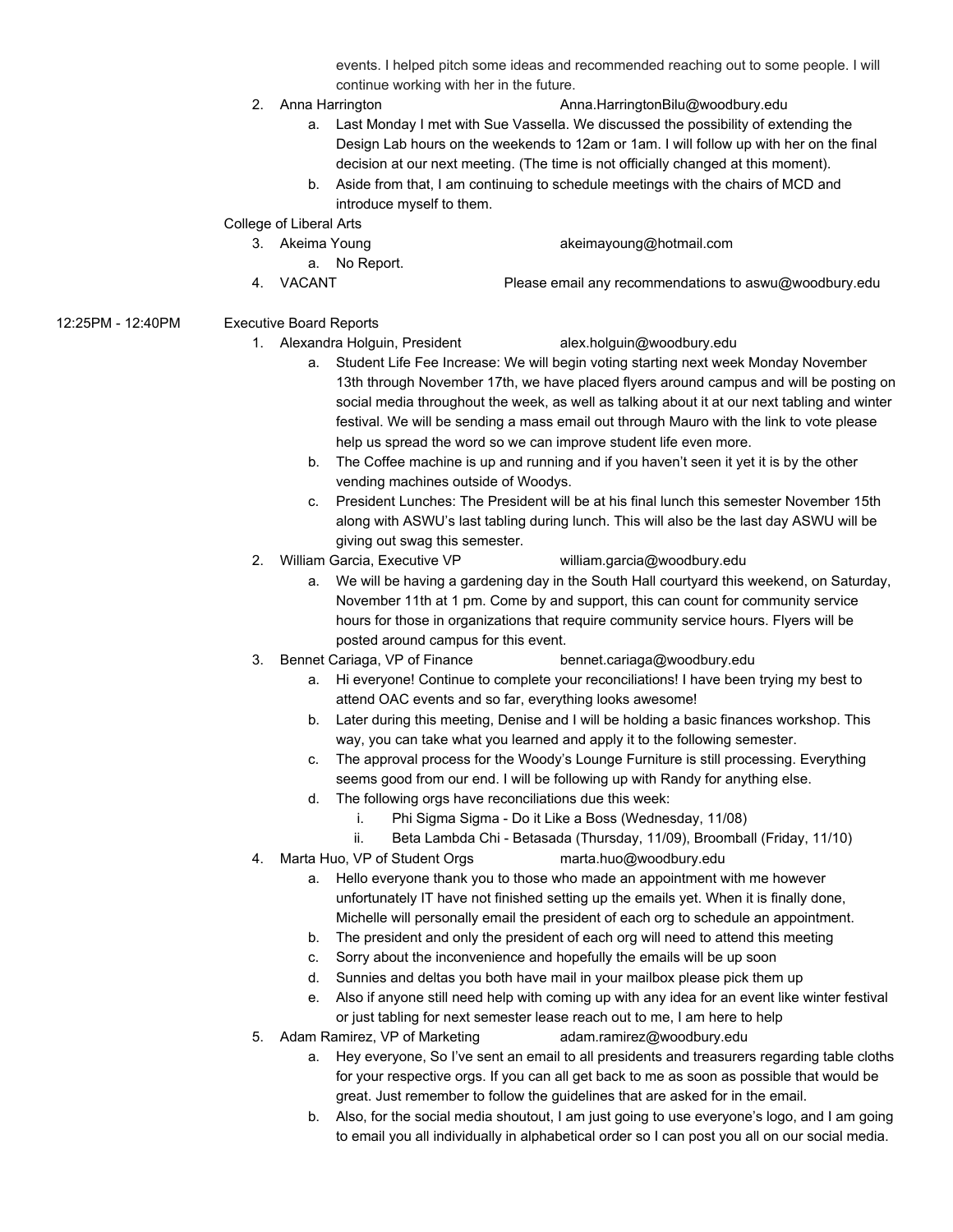- c. Remember, if your event is OAC funded, you are supposed to put the ASWU stamp on your flyer, regardless if you are collabing with another organization, or even a school. It has to have the stamp if it is OAC funded.
- d. FREA's/Flyers due this week:
	- i. PSA Acts of random kindness due today
	- ii. AIAS Friendsgiving due tomorrow
- 6. Autumn Davis, VP of Student Life autumn.davis@woodbury.edu
	- a. CAB is so excited to be going to NACA conference this weekend! We promise to work hard and come back with amazing ideas to make our events bigger and better!
	- b. Our last CAB and get it of the semester is this Wednesday :( come beat the chilly weather with a custom hot chocolate bar!
	- c. Heading into finals I want everyone to know that you got this! Don't stress and take time for yourself. CABs 2 finals destressors are coming up!
		- i. The first is Winter festival- thank you to Behind the Seams and BSA for collaborating as well. FREA/Flyer has been submitted for everyone on behalf of CAB. The day of the event we will have your tables/areas marked off for your respective orgs. Winter festival is 11/16 from 7-9 on the quad.
		- ii. Our final event of the semester this year is our annual late breakfast- join us on 11/29 from 10p-midnight in woodys for a super cool cereal bar!
	- d. Lastly, as always, if you need help with event ideas or want to learn more about how to structure them- let me know! I'm more than happy to help'
- 12:40PM 12:45PM Advisor Report

## 1. Mauro Diaz [mauro.diaz@woodbury.edu](mailto:mauro.diaz@woodbury.edu)

- a. Since the last meeting we have had, we have had 4 different scenarios that required ambulance coming to campus, due to
	- i. Lack of sleep
	- ii. Not eating
	- iii. Stress
	- iv. Take care of yourselves
- b. We now have another nurse on campus
- c. Student affairs will have several people out, going to CAB event, Shannon will be out
- d. Mauro will be residential starting next Wednesday until next Friday

12:45PM - 1:15PM Informational Presentation: Organization Basics to Finances

- 1. This presentation serves to provide basic finance information for student organization officers heading into the spring semester and beyond.
- **2. Key Terms**
	- a. Student Club Account
		- i. Referred as an Org Account/Bank Account for Student Orgs
		- ii. 9-digit account number
			- 1. Most orgs have numbers looking like 1-####-2320
		- b. Signature Card
			- i. Requires 3 officer signatures (President, Treasurer, and another officer)
				- 1. The third signature is usually reserved for the Vice President or Event Coordinator
			- ii. Requires an advisor and co-advisor signature
			- iii. Purpose of the Signature Card is to prevent unauthorized transactions to and from the org account.
		- c. Cash Advance Request
			- i. Requested through the Business Office
			- ii. Maximum \$200 to purchase items needed
			- iii. No vendor/service can be paid in cash
			- iv. Requires advisor and a second officer's signature
		- d. Check Request
			- i. Used for vendor/service payments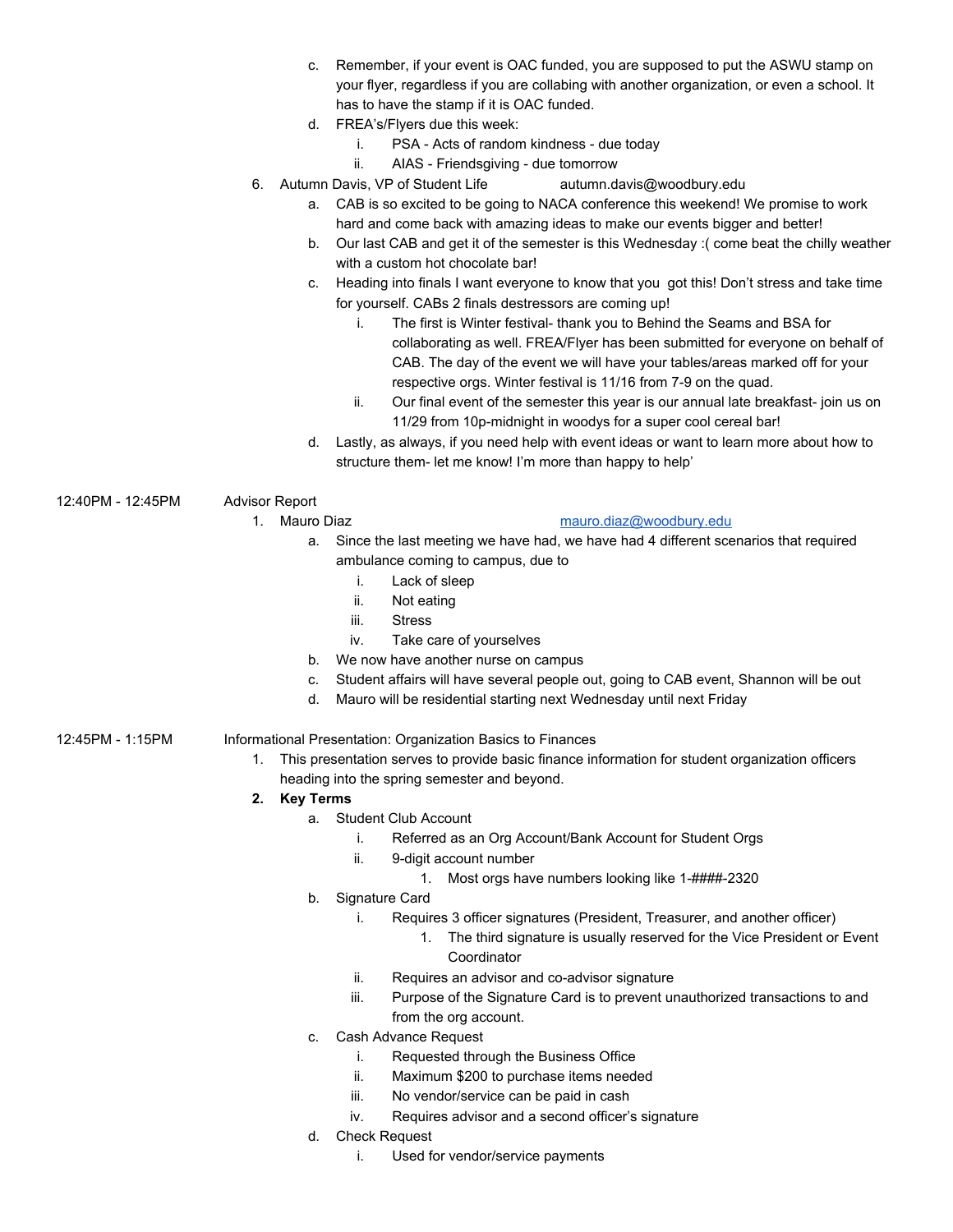- ii. Original invoice from vendor needed
- iii. Three forms necessary for a vendor to be given a check
	- 1. W-9 Form
	- 2. Vendor Profile Form
	- 3. Vendor Questionnaire Form
- iv. If vendor has worked with the school or another org before, check with the ASWU Eboard for a list of vendors
	- 1. We can also help suggesting vendors for events
	- 2. There is a blacklist of vendors in which we do not do business with them
- e. Reconciliation/Reimbursement
	- i. Original receipts REQUIRED
	- ii. All unspent money should be returned to the Business Office
		- 1. Requires advisor's signature
		- 2. If you do not reconcile, YOUR account will be put on hold, not the Org's
			- a. The biggest consequences include not being able to register for class, not being able to see grades, etc.
	- iii. If you spent more than you requested, then you will have to be reimbursed
		- 1. This requires an advisor and a second officer's signature.
- f. Places to Find These Forms
	- i. aswu.woodbury.edu/organizationforms
	- ii. ASWU Pool House Magazine Holder
	- iii. Whitten Center in the Student Organization Resource Center
	- iv. For Signature Cards, please see Michelle Sidney

## **3. Funding Options**

- a. Organizations Allocations Committee (OAC)
	- i. Propose to the OAC meeting at the beginning of every semester
	- ii. If approved:
		- 1. 85% of the event budget is funded by OAC
		- 2. 15% is out of the student org account
	- iii. You can always request additional funding
- b. Fundraising
	- i. Each method has a different process altogether
	- ii. On Campus
		- 1. Go to the Whitten Center for assistance on how to handle fundraisers on campus
	- iii. Off Campus
		- 1. Go to the Office of Advancement, located on the first floor of Miller Hall for further assistance.
- c. Other Sources of Funding
	- i. If the org can prove that it positively impacts students within a major/school, consider speaking to faculty/admin of the department to propose funding
	- ii. Look for opportunities
		- 1. Incentives are sometimes offered by ASWU
			- a. Recruitment Tabling
			- b. Organizations Fair
			- c. Perfect Attendance

- **4. Budget**
	- a. Start Early
		- i. Set a budget at the beginning of semester/year
		- ii. Have everyone work to develop a reasonable budget within the org's means
			- 1. Try to have a budget per position based on their responsibilities
		- iii. Reference past budgets if they are available to you
	- b. Creating a Budget
		- i. The biggest areas to consider: Marketing, Recruitment, and Retention
		- ii. Marketing gets the org's name out there through events, tabling, and posting flyers.